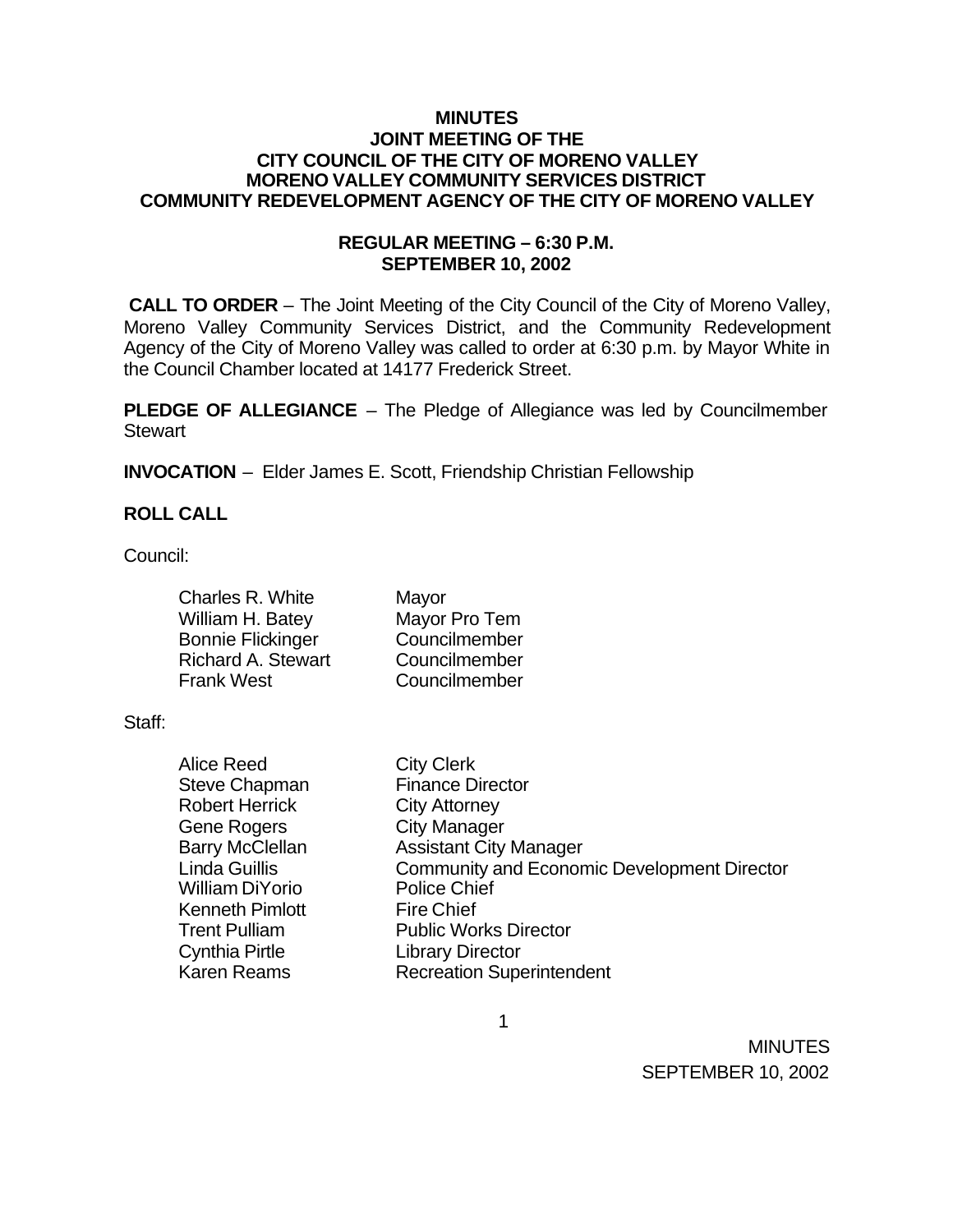## **INTRODUCTIONS**

Recreation Superintendent Reams introduced the new Recreation Supervisor, Gary Olivas.

**JOINT CONSENT CALENDARS (SECTIONS A-C) OF THE CITY COUNCIL OF THE CITY OF MORENO VALLEY, MORENO VALLEY COMMUNITY SERVICES DISTRICT, AND COMMUNITY REDEVELOPMENT AGENCY OF THE CITY OF MORENO VALLEY**

Mayor White opened the agenda items for the Consent Calendars for public comments.

George Albanese – Address matter of record (Item B2) (Submitted discourse for the public record)

1) Voiced opposition to funding this special interest item

Wybe Schaafsma – Address matter of record (Item B2)

1) Recommended a price cap on the skate park

Pete Bleckert – Address matter of record (Item B2)

1) Voiced opposition to the funding sources for this item.

Councilmember Flickinger made a motion, seconded by Mayor Pro Tem Batey to approve the Consent Calendars in their entireties, except for Item A8, which was combined with Item F1. Motion carried 5-0. Roll call vote.

## **A. CONSENT CALENDAR** - **CITY COUNCIL**

- A1. ORDINANCES FIRST READING BY TITLE ONLY Waived reading of all Ordinance Introductions and read by title only.
- A2. NOTICE OF COMPLETION AND ACCEPTANCE OF THE PIGEON PASS RD. REHABILITATION FROM IRONWOOD AVE. TO OLD LAKE DR., PROJECT NO. 01-12567021 Ratified contract Change Order No. 1 (Final); accepted the work as completed for the Pigeon Pass Road rehabilitation from Ironwood Avenue to Old Lake Drive, constructed by Vance Corporation, Rialto, California; directed the City Clerk to record the Notice of Completion within ten (10) days at the office of the County Recorder of Riverside County, as required by Section 3093 of the California Civil Code; authorized the Finance Director to release the retention to Vance Corporation, thirty-five calendar days after the date of recordation of the Notice of Completion if no claims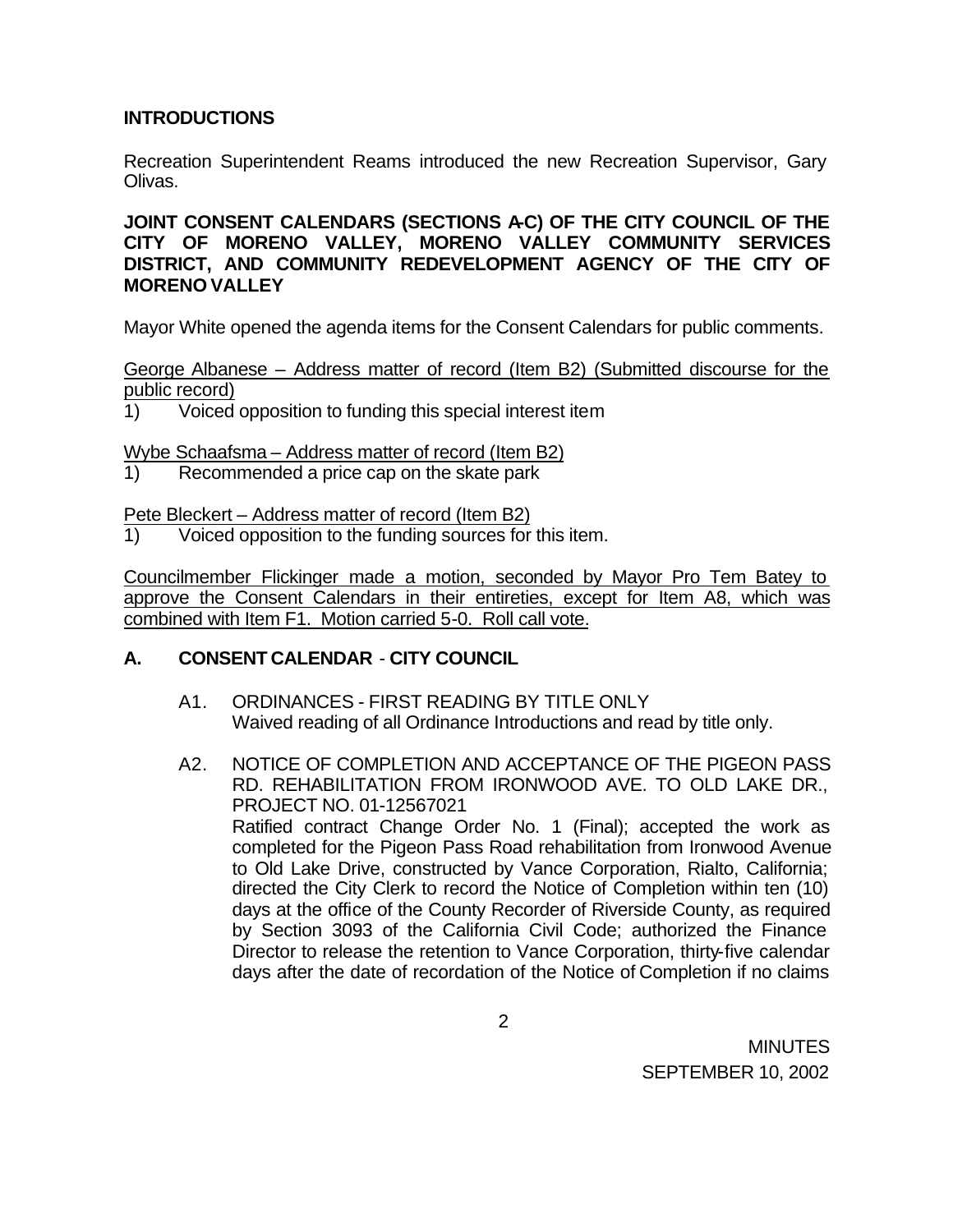are filed against the project and accepted the improvements into the City maintained road system.

- A3. MINUTES REGULAR MEETING OF AUGUST 27, 2002 Approved as submitted.
- A4. APPROVAL OF QUARTERLY INVESTMENT REPORT QUARTER ENDED JUNE 30, 2002 Approved and accepted the quarterly investment report, in compliance with California Government Code Section 53646.
- A5. GENERAL LIABILITY INSURANCE RENEWAL FOR 2002/2003 Approved the payment of \$245,000 to Municipal Mutual Insurance Company for renewal of the City's general liability insurance coverage for FY 2002/2003.
- A6. USE OF DONATED FUNDS FOR COMMUNITY OUTREACH PROGRAMS Approved the transfer of donated funds to a trust account that would allow the use of the donation money for specified programs.
- A7. FOURTH AMENDMENT TO AGREEMENT FOR AUTOMATED LIBRARY **SERVICES** Approved the Fourth Amendment to the Agreement for Automated Library Services between Riverside County Library System and the City of Moreno Valley, for the period July 1, 2002, through June 30, 2003.

## Resolution No. 2002-59

A Resolution of the City of Moreno Valley, California, Expressing Support for and Participating in A Coalition of Local Government Entities That are Local Franchising Authorities in Communities Where Adelphia Communications is A Cable Television Franchisee, Which Coalition Will Develop and Implement A Strategy for Protecting the Interests of Local Government, its Residents, and all Adelphia Cable Television Subscribers Impacted by the Adelphia Bankruptcy

A9. BID AWARD – RECONSTRUCTION TRUCK (NO BID #. PIGGYBACK AWARD) Awarded the purchase of one Reconstruction Truck to Pierce Manufacturing Inc. of Ontario, CA as being in the best interest of the City and authorized the Finance Director to issue a purchase order to Pierce Manufacturing Inc. of Ontario, CA in the amount of \$116,688.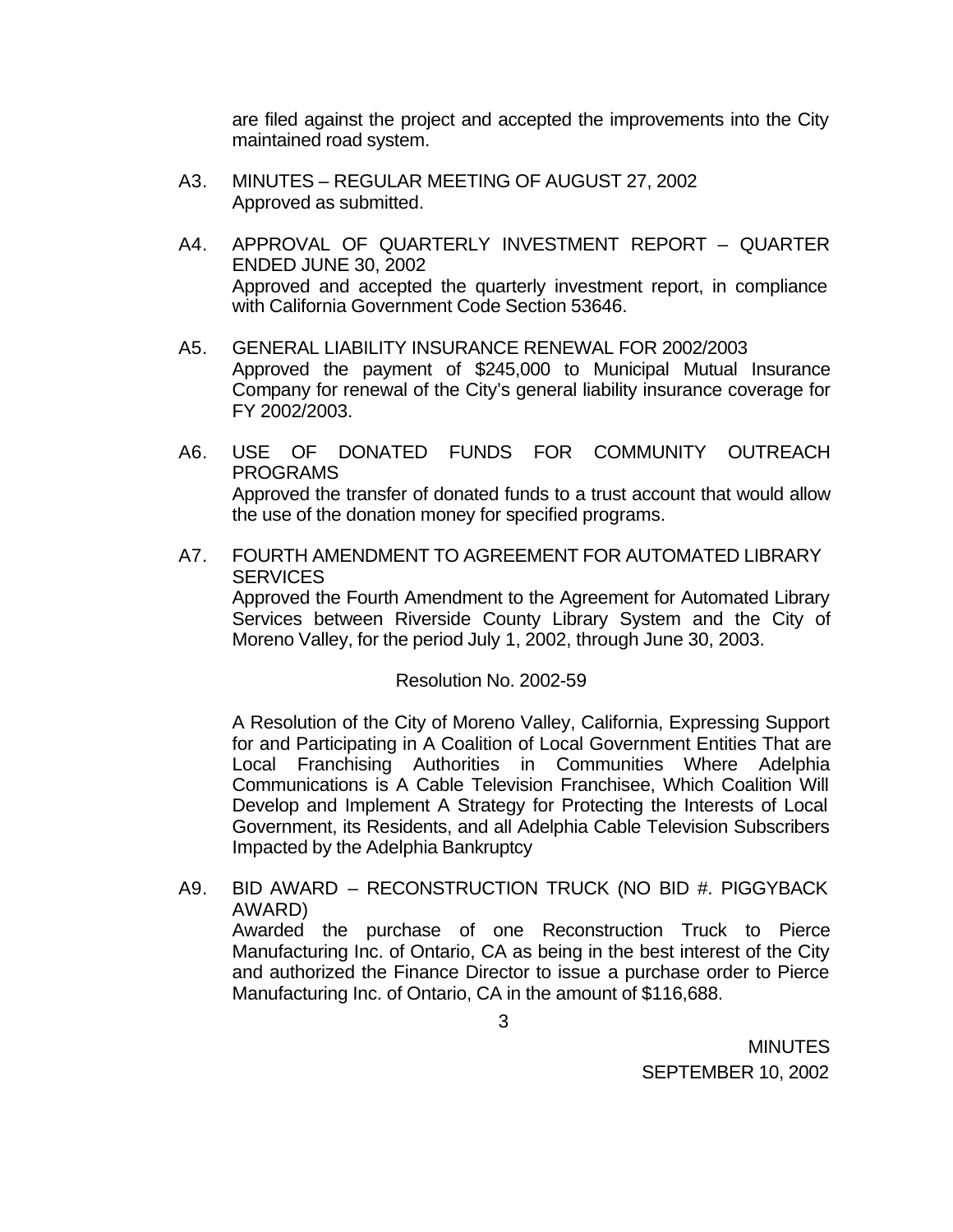## **B. CONSENT CALENDAR** - **COMMUNITY SERVICES DISTRICT**

- B1. ORDINANCES FIRST READING BY TITLE ONLY Waived reading of all Ordinance Introductions and read by title only.
- B2. REQUEST TO REJECT ALL BIDS, AND AUTHORIZATION TO RE-ADVERTISE FOR CONSTRUCTION BIDS FOR THE MARCH FIELD PARK ROLLER HOCKEY/SKATEBOARD PARK – PROJECT NO. 02- 0001 Rejected all bids from the bid opening on July 24, 2002 and authorized the City Clerk to re-advertise this project for construction bids.
- B3. MINUTES REGULAR MEETING OF AUGUST 27, 2002 Approved as submitted.

# **C. CONSENT CALENDAR** - **COMMUNITY REDEVELOPMENT AGENCY**

- C1. ORDINANCES FIRST READING BY TITLE ONLY Waived reading of all Ordinance Introductions and read by title only.
- C2. MINUTES REGULAR MEETING OF AUGUST 27, 2002 Approved as submitted.

## **D. PUBLIC HEARINGS**

D1. PUBLIC HEARING FOR INCLUSION OF TENTATIVE TRACTS 30316, 30319 AND 29509 (AND ALL AFFECTED PHASES FOR EACH TENTATIVE TRACT) INTO THE COMMUNITY SERVICES DISTRICT ZONE B (RESIDENTIAL STREET LIGHTING)

Mayor White opened the public testimony portion of the public hearing; there being none, public testimony was closed.

Councilmember West made a motion, seconded by Mayor Pro Tem Batey to verify and accept the results of the mail ballot proceeding as identified on the Official Tally Sheet and Assessor Parcel Number (APN) listing; and receive and file with the City Clerk's Office the accepted Official Tally Sheet and APN listing; and authorize and impose the CSD Zone B charge. The motion carried 5-0.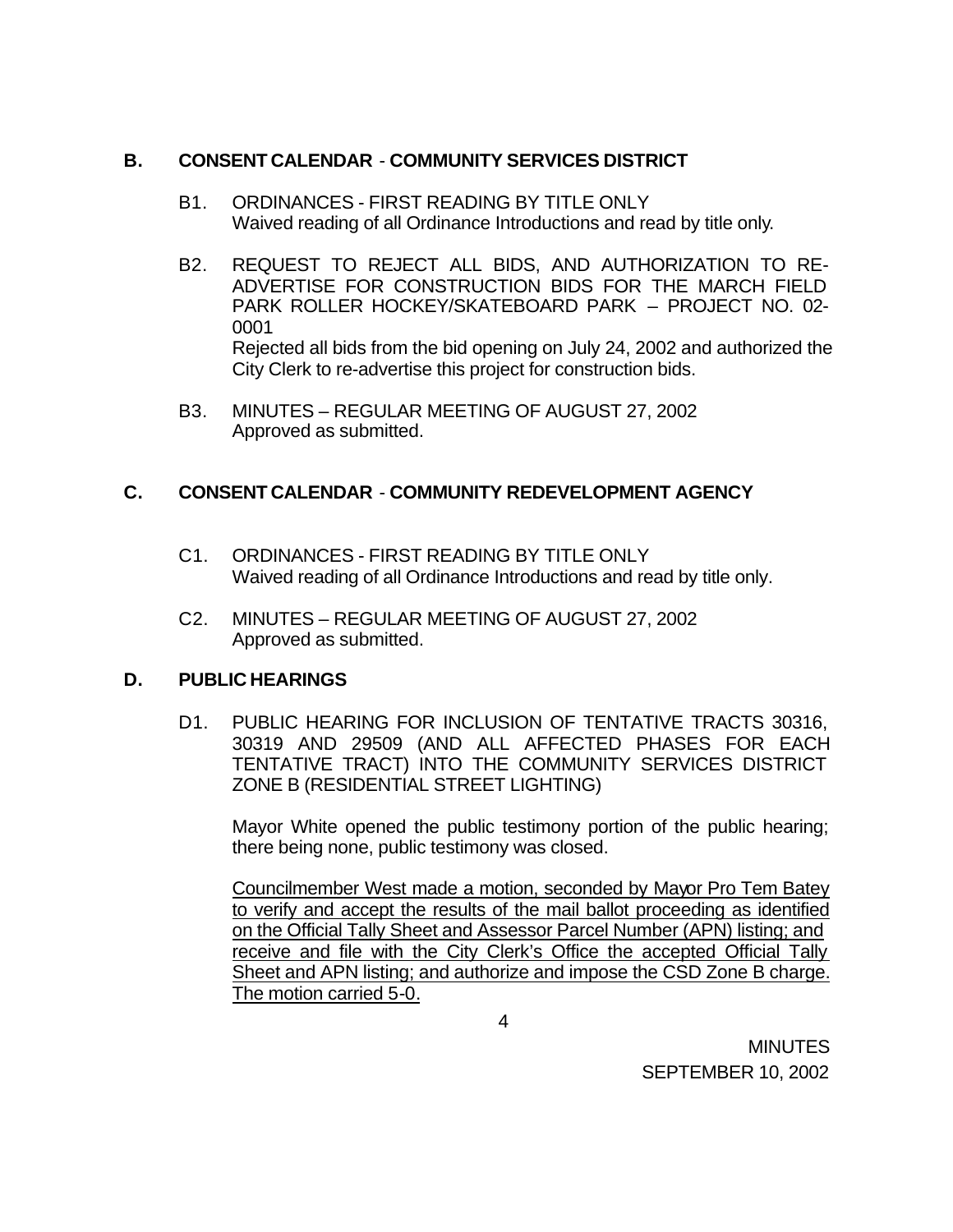D2. A PUBLIC HEARING ON THE PLANNING COMMISSION'S AUGUST 8, 2002 APPROVAL RECOMMENDATION OF A GENERAL PLAN AMENDMENT (PA02-0040) AND A ZONE CHANGE (PA02-0039) FROM THE CURRENT OFFICE (O) ZONE TO THE RESIDENTIAL 20 (R20) ZONE, AND A PLOT PLAN FOR A 144-UNIT APARTMENT COMPLEX (PA02-0041 TO BE LOCATED ON 9.81 ACRES LOCATED ON THE NORTHEAST CORNER OF MORTON ROAD AND BOX SPRINGS ROADS

Mayor White opened the public testimony portion of the public hearing. Public comments were received by Jon Lee, Maria DeLaCobas, and Gale Mitzner.

Councilmember Stewart made a motion, seconded by Mayor Pro Tem Batey to Adopt a Negative Declaration for a General Plan Amendment (PA02-0040), a Zone Change (PA02-0039), and a Plot Plan for the apartment project (PA02-0041), in that the applications will not result in significant environmental impacts; and Adopt City Council Resolution No. 2002-60 approving a General Plan Amendment (PA02-0040), based on the findings in the Resolution, and the revised General Plan Map as attached to the resolution as Exhibit 1; and Introduce City Council Ordinance No. 608 approving a Zone Change (PA02-0039), based on the findings in the Ordinance, and the revised Zoning Map as attached to the ordinance as Exhibit 1; and Adopt City Council Resolution No. 2002-61 approving Plot Plan PA02-0041 for a 144-unit apartment project, based on the findings in the Resolution, and the conditions of approval as attached to the resolution as Exhibit 1; and language prepared by staff will be added to Conditions of Approval regarding installation of a traffic signal as determined by the City Engineer. Motion carried 5-0. Roll call vote.

## Resolution No. 2002-60

A Resolution of the City Council of the City of Moreno Valley, California, Approving a General Plan Amendment (PA02-0040) Changing the Land Use Designation from Office (O) to Residential 20 for 9.81 Acres Located on the Northeast Corner Morton and Box Springs Roads

## Ordinance No. 608

An Ordinance of the City Council of the City of Moreno Valley, California, Approving a Zone Change (PA02-0039), from Office to Residential 20 for

5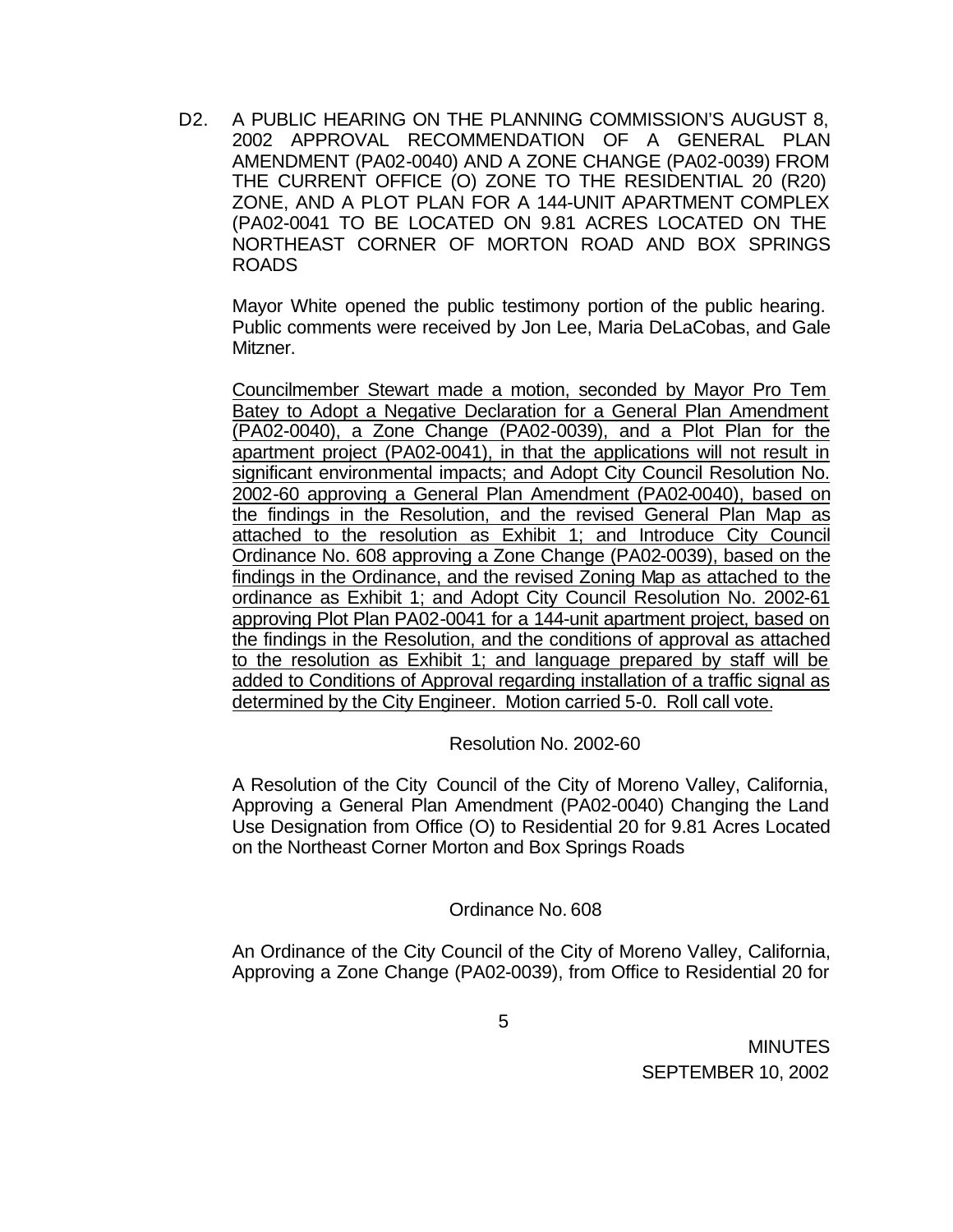9.81 Acres Located on the Northeast Corner of Box Springs and Morton Roads

## Resolution No. 2002-61

A Resolution of the City Council of the City of Moreno Valley Approving Plot Plan PA02-0041 for a 144-Unit Apartment Project to be Located on the Northeast Corner of Box Springs and Morton Roads

D3. PUBLIC HEARING FOR FISCAL YEAR 2002 LOCAL LAW ENFORCEMENT BLOCK GRANT (LLEBG) PROGRAM FUNDING ALLOCATION

Mayor White opened the public testimony of the public hearing. Public comments were received by Ray Hosman.

Mayor White made a motion, seconded by Councilmember West to adopt the proposed use of the Local Law Enforcement Block Grant Program funding, as appropriate, to address public and Council comments; and accept the Local Law Enforcement Block Grant Program funding in the amount of \$243,000 (Total Program amount \$270,000; 90% to City is \$243,000) from the U.S. Department of Justice, Bureau of Justice Assistance; and authorize a budget appropriation adjustment in the amount of \$27,000 from the General fund account 62210.6291.295 to 255.62567 (Transfers to Fund 255) in order to satisfy the 10% matching requirement. Motion carried 5-0. Roll call vote.

# **E. ITEMS REMOVED FROM CONSENT CALENDARS FOR DISCUSSION OR SEPARATE ACTION**

None.

## **F. REPORTS**

F1. REPORT ON ADELPHIA (CONTINUED FROM AUGUST 27, 2002)

Mayor White opened the agenda item for public comments; there being none, public testimony was closed.

Mayor Pro Tem Batey made a motion, seconded by Councilmember West to receive and file this report and approve Item A8. Motion carried 5-0. Roll call vote.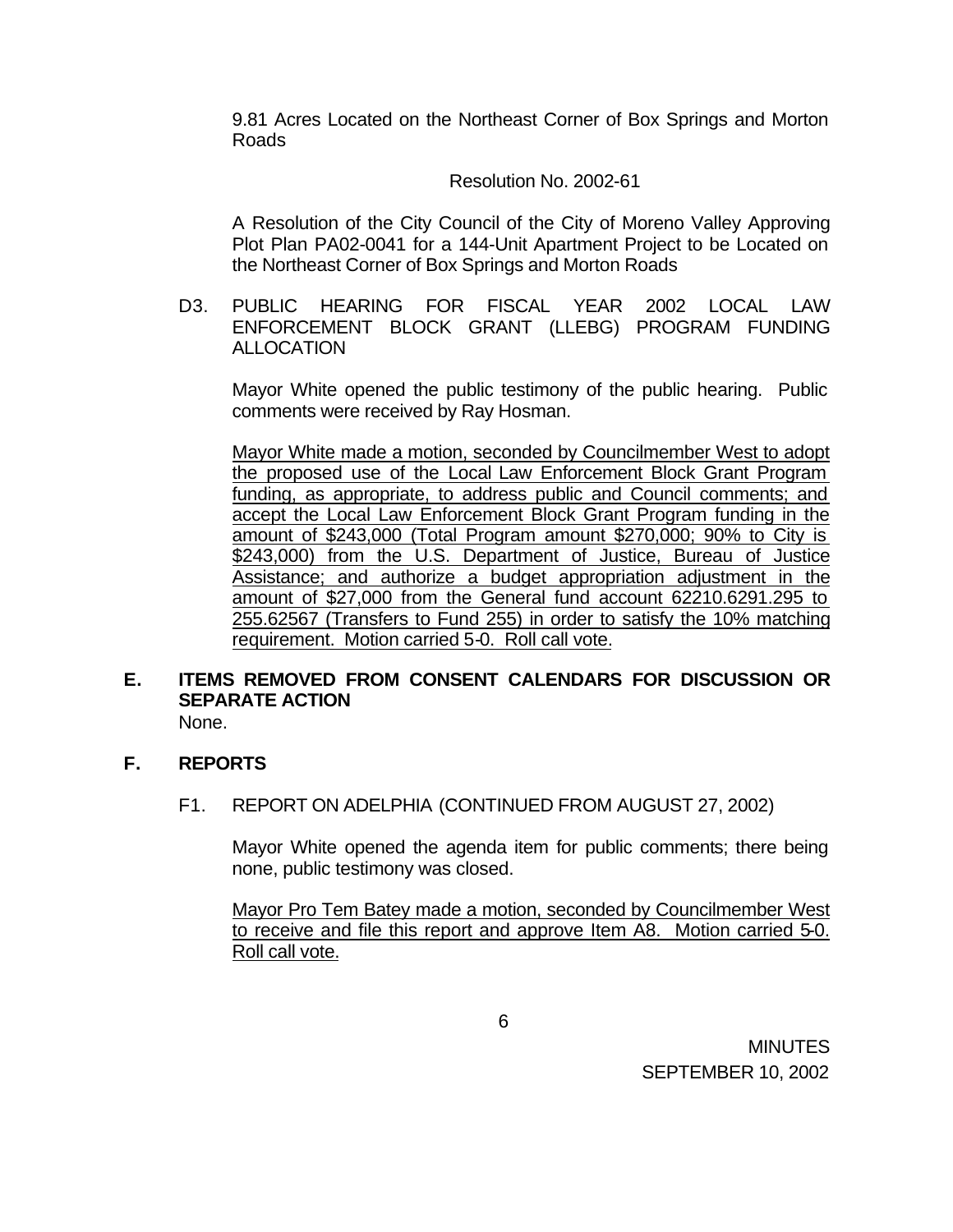A8. RESOLUTION NO 2002-59 EXPRESSING SUPPORT FOR AND PARTICIPATING IN A COALITION OF LOCAL GOVERNMENT ENTITIES THAT ARE LOCAL FRANCHISING AUTHORITIES IN COMMUNITIES WHERE ADELPHIA COMMUNICATIONS IS A CABLE TELEVISION FRANCHISEE

Mayor White opened the agenda item for public comments; there being none, public testimony was closed.

Mayor Pro Tem Batey made a motion, seconded by Councilmember West to approve Resolution No. 2002-59 and receive and file Item F1. Motion carried 5-0. Roll call vote.

Approved Resolution No. 2002-59, expressing support for and participating in a coalition of local government entities that are local franchising authorities in communities where Adelphia Communications ("Adelphia") is a cable television franchisee, which coalition will develop and implement a strategy for protecting the interests of local government, its residents, and all Adelphia cable television subscribers impacted by the Adelphia Bankruptcy.

#### Resolution No. 2002-59

A Resolution of the City of Moreno Valley, California, Expressing Support for and Participating in A Coalition of Local Government Entities That are Local Franchising Authorities in Communities Where Adelphia Communications is A Cable Television Franchisee, Which Coalition Will Develop and Implement A Strategy for Protecting the Interests of Local Government, its Residents, and all Adelphia Cable Television Subscribers Impacted by the Adelphia Bankruptcy

F2. APPROVAL OF CITY SPONSORSHIP FOR SPECIAL EVENTS (CONTINUED FROM AUGUST 27, 2002)

Mayor White opened the agenda item for public comments; there being none, public testimony was closed.

Councilmember Stewart made a motion, seconded by Councilmember Flickinger to continue Item F2 to September 24, 2002. Motion carried 5-0.

F3. REPORT TO CONSIDER PUBLIC COMMENTS REGARDING THE MAIL BALLOT PROCEEDING TO REACTIVATE ZONE D (PARKWAY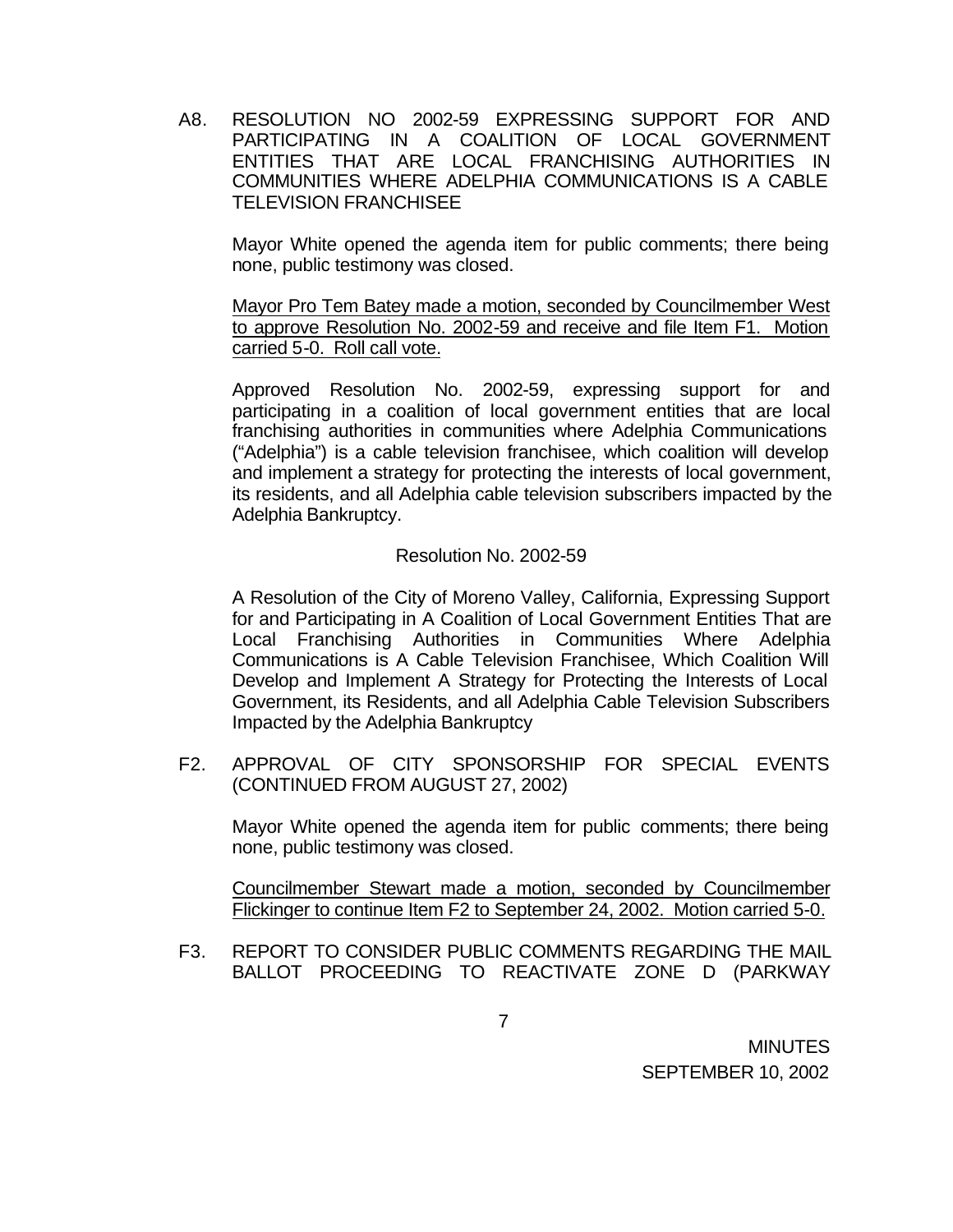LANDSCAPE MAINTENANCE) AT THE REDUCED STREET TREE SERVICE LEVEL FOR TRACT 19957

Mayor White opened the agenda item for public comments; there being none, public testimony was closed.

Accepted public comments to reactivate Zone D (Parkway Landscape Maintenance) at the Reduced Street Tree Service Level for Tract 19957 and the associated annual and one-time charges.

F4. SIXTH AMENDMENT TO POLICE CONTRACT (CONTINUED FROM AUGUST 27, 2002)

Mayor White opened the agenda item for public comments; there being none, public testimony was closed.

Councilmember Stewart made a motion, seconded by Councilmember Flickinger to approve the Sixth Amendment to the Police Contract, as amended, with proposed language, as recommended by the City Attorney and accepted by the County, regarding indemnification and hold harmless. The motion carried 5-0.

F5. CONSIDERATION OF THE PLANNING COMMISSION'S JULY 25, 2002 APPROVAL RECOMMENDATION OF A GENERAL PLAN AMENDMENT (PA02-0024), AND A ZONE CHANGE (PA02-0023) FROM THE CURRENT R5 ZONE TO THE R10 ZONE, AND A PLOT PLAN FOR A SENIOR CITIZEN APARTMENT PROJECT (PA02-0022) TO BE LOCATED ON 9.39 ACRES LOCATED ON THE NORTH SIDE OF COTTONWOOD AVE. AND EAST OF PERRIS BLVD. AT WATSON WAY AS A SENIOR HOUSING PROJECT, THE PROPOSED PLOT PLAN QUALIFIES FOR A 100% DENSITY BONUS (CONTINUED FROM AUGUST 27, 2002)

Mayor White opened the agenda item for public comments; there being none, public testimony was closed.

Councilmember Stewart made a motion, seconded by Councilmember Flickinger to approve applicant's request for extension of time and continue to October 8, 2002. The motion carried 5-0.

F6. LEGISLATIVE UPDATE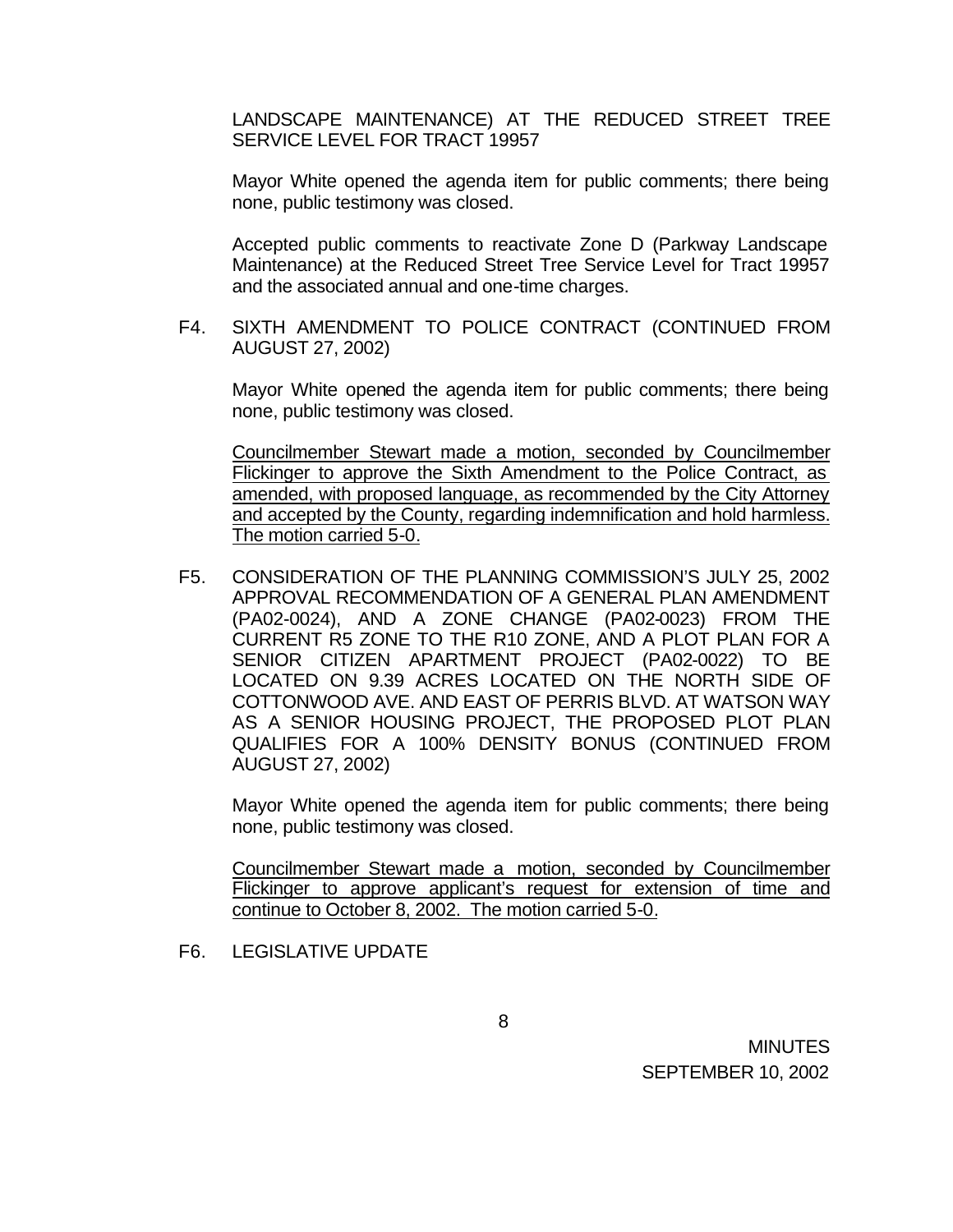Mayor White opened the agenda item for public comments, which were received from George Albanese.

Councilmember Stewart made a motion, seconded by Councilmember West to receive and file the Legislative Status Report, which is provided as information. Motion carried 5-0.

F7. CITY MANAGER'S REPORT (CONTINUED FROM 8/27/02) (Informational Oral Presentation only – not for Council action)

## **G. LEGISLATIVE ACTIONS**

ORDINANCES - 1ST READING AND INTRODUCTION

G1. SPEED LIMIT RECERTIFICATION OF STREET SEGMENTS DEFERRED FOR FURTHER STUDY ON JULY 9, 2002 (CONTINUED FROM AUGUST 27, 2002)

Mayor White opened the agenda item for public comments; there being none, public testimony was closed.

Mayor Pro Tem Batey made a motion, seconded by Mayor White to receive and file this report; and introduce Ordinance No. 607, amending Section 12.20.020 of Chapter 12.20 of the City of Moreno Valley Municipal Code designating prima facie speed limits on certain streets (as listed on the ordinance) and directing the City Engineer to take certain action in respect thereto. The motion carried 5-0. Roll call vote.

## Ordinance No. 607

An Ordinance of the City Council of the City of Moreno Valley, California, Amending Section 12.20.020 of Chapter 12.20 of the City of Moreno Valley Municipal Code Relating to a Prima Facie Speed Limit for Certain **Streets** 

G2. AN ORDINANCE AMENDING CHAPTERS 9.08 AND 9.14 OF TITLE 9 OF THE MUNICIPAL CODE REGARDING THE REQUIREMENTS FOR INSTALLATION OF TELECOMMUNICATIONS NETWORK FACILITIES

Mayor White opened the agenda item for public comments; there being none, public testimony was closed.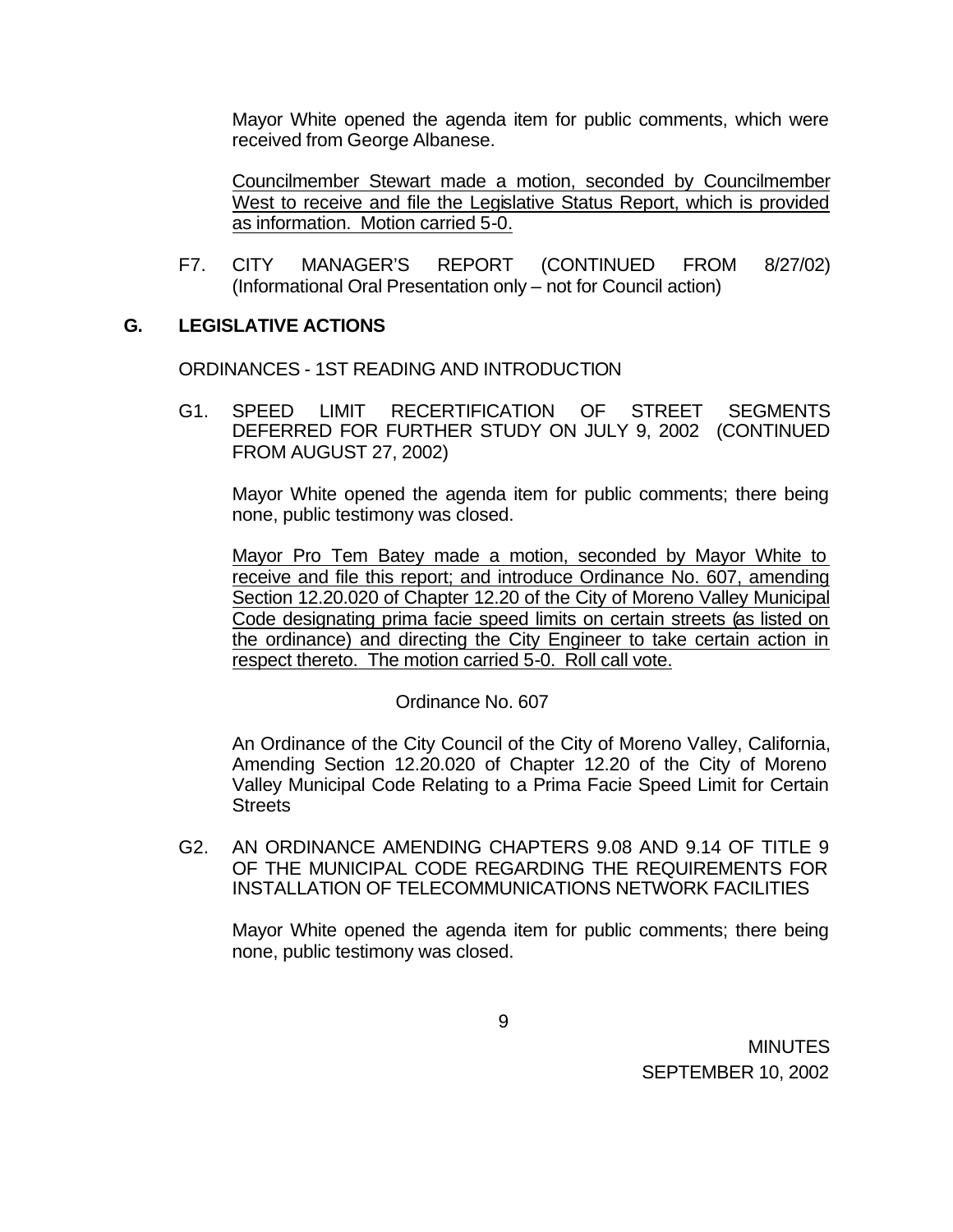Mayor Pro Tem Batey made a motion, seconded by Mayor White to introduce Ordinance No. 609 amending Chapters 9.08 and 9.14 of Title 9 of the City of Moreno Valley Municipal Code regarding the requirements for the installation of telecommunications network facilities. The motion carried 5-0. Roll call vote.

## Ordinance No. 609

An Ordinance of the City Council of the City of Moreno Valley, California, Amending Chapters 9.08 and 9.14 of Title 9, of the City of Moreno Valley Municipal Code, Regarding the Requirements for Installation of Telecommunications Network Facilities

ORDINANCES - 2ND READING AND ADOPTION - NONE

ORDINANCES - URGENCY ORDINANCES - NONE

RESOLUTIONS - NONE

 PUBLIC COMMENTS **ON ANY SUBJECT NOT ON THE AGENDA** UNDER THE JURISDICTION OF THE CITY COUNCIL

Wybe Schaafsma - Address matter of record

- 1) Set-aside funds for the Library rejected by the voters during the special election
- 2) Cost of the special election

Daryl Terell – Address matter of record

1) Spoke of the 9/11 attack on the United States and the renewed American spirit that is stronger than ever

Ray Hosman – Address matter of record

- 1) Apologized to the Police Chief for his anger but reiterated his anger at the Council for campaigning from the dais
- 2) Indicated he had spoken once with the Mayor and it proved fruitless
- 3) Opponents to repeal of the utility tax have an axe to grind
- 4) City employees expressing an opinion on the utility tax during business hours; a complaint would be filed with the Fair Political Practices Commission if it continued

City Manager Rogers stated that making a random charge without any substantiation is damaging and if there were specific instances where employees are engaging in political activities during business hours he would like specific information so he could investigate. He stated employees had been given guidelines as to what they can and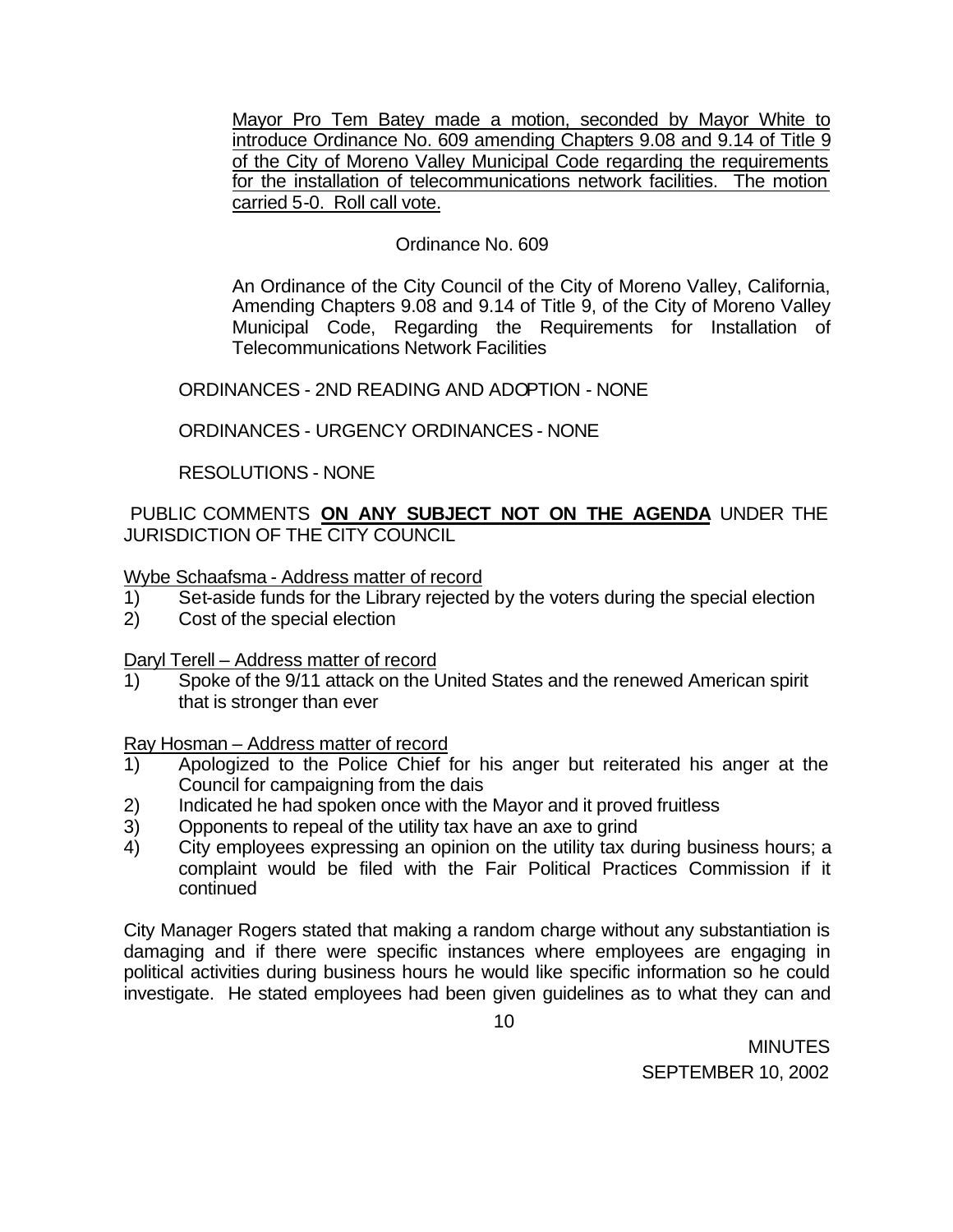cannot do on City time. He requested specific instances where there could be substantiation, and he would do what was necessary to curtail it.

## Priscilla Banks – Address matter of record

1) Utility user fee defeated in 1996 at a cost of \$50,000; Councilmembers and staff lying about the need for the tax

# George Albanese – Address matter of record

- 1) Councilmember Flickinger's support of placing the utility user tax on the ballot was not supported by public record
- 2) Reiterated his request for time to speak on matters on the agenda

# Pete Bleckert – Address matter of record

- 1) Opposes skateboard/roller hockey park<br>2) Councilmember Flickinger did not suppc
- 2) Councilmember Flickinger did not support a reduction in the utility tax last year
- 3) Lack of parking at City Hall

# Louise Palomarez - Address matter of record

1) Advised the Council that they had a personal agenda in supporting the utility tax

## **CLOSING COMMENTS AND/OR REPORTS OF THE CITY COUNCIL, COMMUNITY SERVICES DISTRICT, OR COMMUNITY REDEVELOPMENT AGENCY**

# Mayor Pro Tem Batey

- 1) Offered to provide check stub to show Councilmember salary
- 2) Announced to District 5 that he had met with the Principal at Moreno Valley High School and was pleased with what was being planned for the campus
- 3) Encouraged everyone to attend the 9/11 commemoration at Valley View High **School**

## Councilmember Flickinger

- 1) Thanked Daryl Terrell for his moving comments on 9/11
- 2) Advised everyone who had questions regarding her position on the utility user tax to review the tapes of the meetings which has been occurring since 1993
- 3) The charge that politicking from the dais was only true if Councilmembers running for re-election were behaving differently than they did in the past
- 4) Asked the City Manager to respond to the comments regarding the Library setaside

City Manager Rogers stated that \$1 million had been set-aside for several years for capital projects for the Library as matching funds for State bond money at a rate of 2:1 to build an appropriate Library for Moreno Valley.